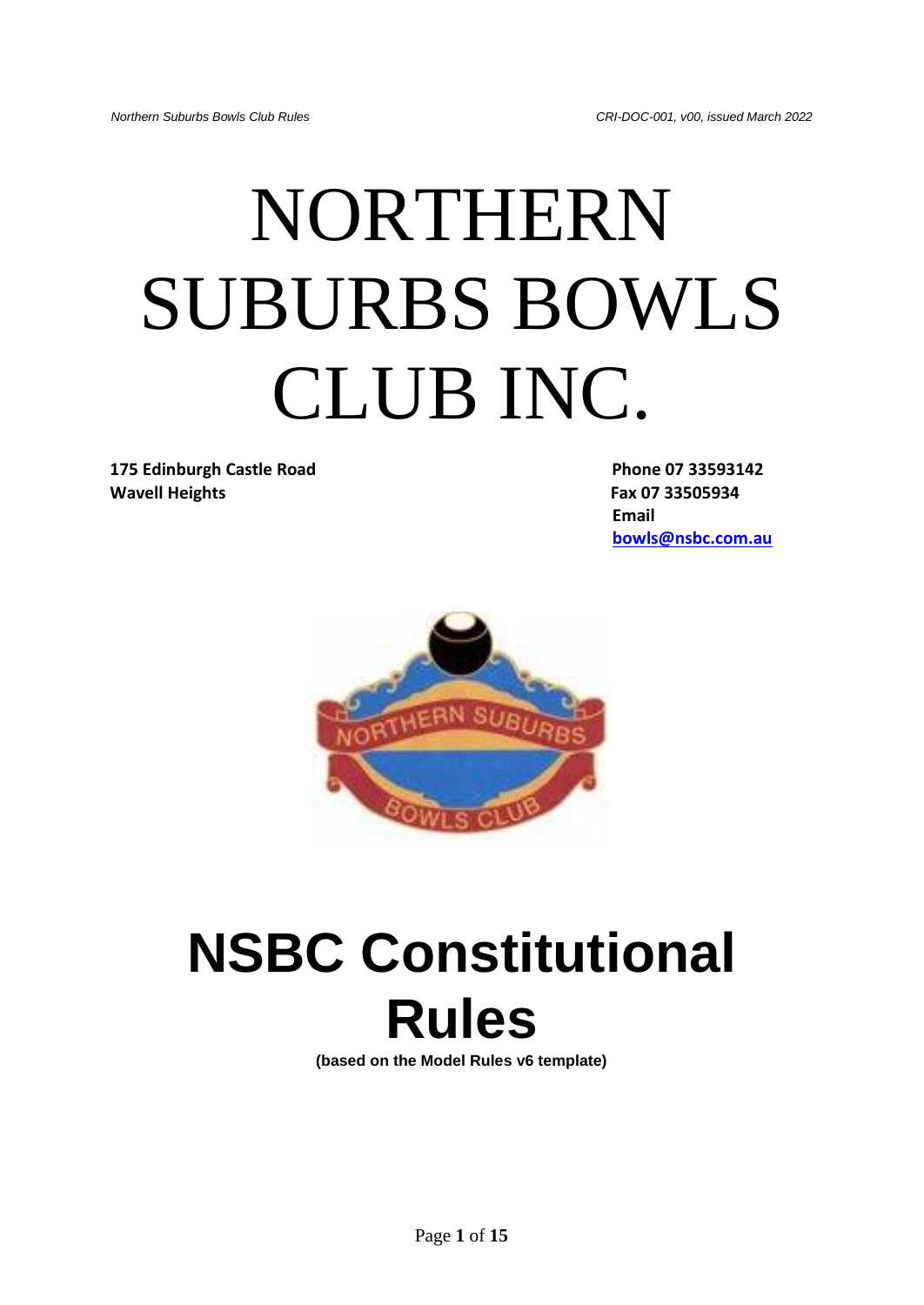#### **1 Interpretation**

(1) In these rules—

*Act* means the *Associations Incorporation Act 1981.*

*present*—

(a) at a management committee meeting, see rule 23(6); or

(b) at a general meeting, see rule 37(2).

(2) A word or expression that is not defined in these model rules, but is defined in the Act has, if the context permits, the meaning given by the Act.

# **2 Name**

The name of the incorporated association is Northern Suburbs Bowls Club Incorporated (*the association*).

# **3 Objects**

The objects of the association are—

- (a) To advance and promote the game of Bowls.
- (b) To provide the best standard of facilities for members for the social and competitive playing of the game of bowls in accordance with the Laws of the Game of Bowls in Australia.
- (c) To promote and enhance the game of Bowls.
- (d) To provide, develop and promote such activities as from time to time deemed appropriate to provide good fellowship between members of the association.
- (e) To promote a sense of community and encourage the use of the clubhouse and its facilities by members of the community and by community groups.
- (f) To ensure that bowling will never become an activity secondary to any other.

# **4 Powers**

(1) The association has the powers of an individual.

- (2) The association may, for example—
	- (a) enter into contracts; and
	- (b) acquire, hold, deal with and dispose of property; and
	- (c) make charges for services and facilities it supplies; and
	- (d) do other things necessary or convenient to be done in carrying out its affairs.

(3) The association may take over the funds and other assets and liabilities of the present unincorporated association known as the Wavell and Clayfield Bowls Clubs (the *unincorporated associations*).

(4) The association may also issue secured and unsecured notes, debentures and debenture stock for the association.

# **5 Classes of members**

(1) The membership of the association consists of ordinary members, and any of the following classes of members—Life members, Associate members, Dual members, Junior members and Social members.

(2) The number of ordinary members is unlimited.

# **6 Automatic membership**

A person who, on the day the association is incorporated, was a member of the unincorporated association and who, on or before a day fixed by the management committee, agrees in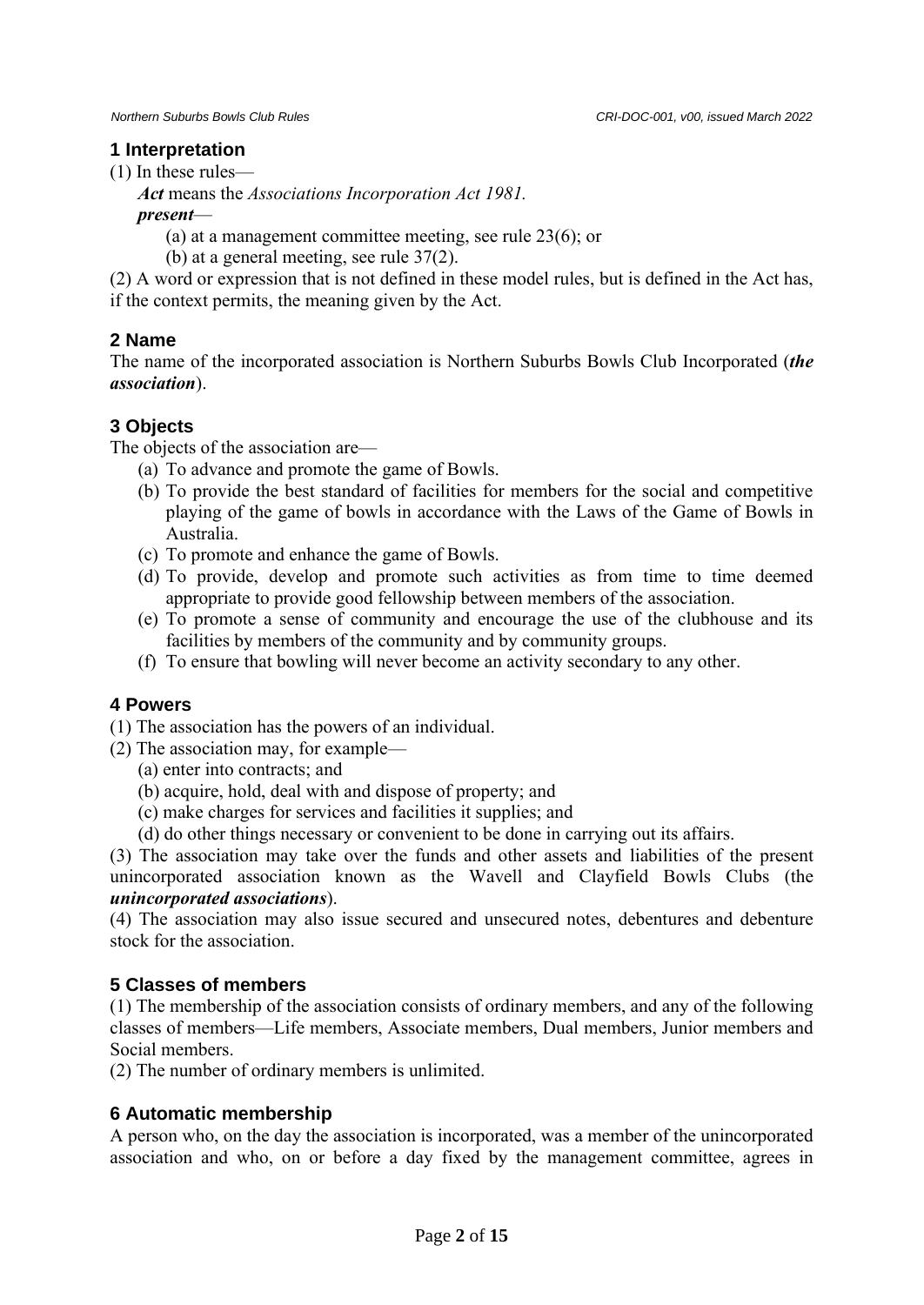writing to become a member of the incorporated association, must be admitted by the management committee—

(a) to the equivalent class of membership of the association as the member held in the unincorporated association; or

(b) if there is no equivalent class of membership—as an ordinary member.

#### **7 New membership**

(1) An applicant for membership of the association must be proposed by 1 member of the association (the *proposer*) and seconded by another member (the *seconder*). At NSBC the members referred to as proposer and seconder in this subsection are to be financial ordinary members.

(2) An application for membership must be—

- (a) in writing; and
- (b) signed by the applicant and the applicant's proposer and seconder; and
- (c) in the form decided by the management committee.

#### **8 Membership fees**

(1) The membership fee for each ordinary membership and for each other class of membership (if any)—

- (a) is the amount decided by the members from time to time at a general meeting; and
- (b) is payable when, and in the way, the management committee decides.

(2) A member of the incorporated association who, before becoming a member, has paid the members annual subscription for membership of the unincorporated association on or before a day fixed by the management committee, is not liable to pay a further amount of annual subscription for the period before the day fixed by the management committee as the day on which the next annual subscription is payable.

#### **9 Admission and rejection of new members**

(1) The management committee must consider an application for membership at the next committee meeting held after it receives—

(a) the application for membership; and

(b) the appropriate membership fee for the application.

(2) The management committee must ensure that, as soon as possible after the person applies to become a member of the association, and before the management committee considers the persons application, the person is advised—

(a) whether or not the association has public liability insurance; and

(b) if the association has public liability insurance—the amount of the insurance.

(3) The management committee must decide at the meeting whether to accept or reject the application.

(4) If a majority of the members of the management committee present at the meeting vote to accept the applicant as a member, the applicant must be accepted as a member for the class of membership applied for.

(5) The secretary of the association must, as soon as practicable after the management committee decides to accept or reject an application, give the applicant a written notice of the decision.

#### **10 When membership ends**

(1) A member may resign from the association by giving a written notice of resignation to the secretary.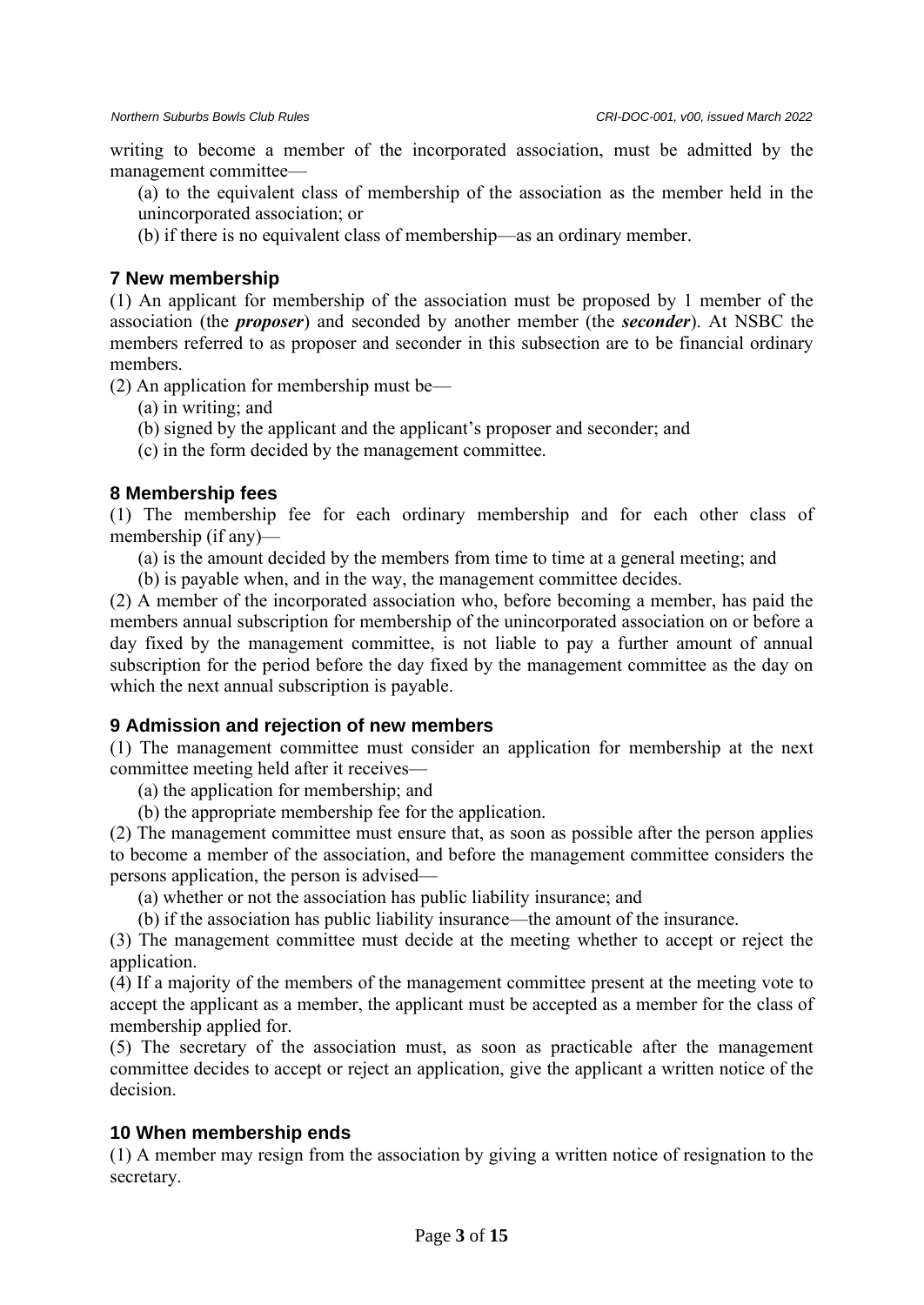(2) The resignation takes effect at—

- (a) the time the notice is received by the secretary; or
- (b) if a later time is stated in the notice—the later time.
- (3) The management committee may terminate a member's membership if the member—
	- (a) is convicted of an indictable offence; or
	- (b) does not comply with any of the provisions of these rules; or
	- (c) has membership fees in arrears for at least 2 months; or

(d) conducts himself or herself in a way considered to be injurious or prejudicial to the character or interests of the association.

(4) Before the management committee terminates a member's membership, the committee must give the member a full and fair opportunity to show why the membership should not be terminated.

(5) If, after considering all representations made by the member, the management committee decides to terminate the membership, the secretary of the committee must give the member a written notice of the decision.

# **11 Appeal against rejection or termination of membership**

(1) A person whose application for membership has been rejected, or whose membership has been terminated, may give the secretary written notice of the person's intention to appeal against the decision.

(2) A notice of intention to appeal must be given to the secretary within 1 month after the person receives written notice of the decision.

(3) If the secretary receives a notice of intention to appeal, the secretary must, within 1 month after receiving the notice, call a general meeting to decide the appeal.

# **12 General meeting to decide appeal**

(1) The general meeting to decide an appeal must be held within 3 months after the secretary receives the notice of intention to appeal.

(2) At the meeting, the applicant must be given a full and fair opportunity to show why the application should not be rejected or the membership should not be terminated.

(3) Also, the management committee and the members of the committee who rejected the application or terminated the membership must be given a full and fair opportunity to show why the application should be rejected or the membership should be terminated.

(4) An appeal must be decided by a majority vote of the members present and eligible to vote at the meeting.

(5) If a person whose application for membership has been rejected does not appeal against the decision within 1 month after receiving written notice of the decision, or the person appeals but the appeal is unsuccessful, the secretary must, as soon as practicable, refund the membership fee paid by the person.

# **13 Register of members**

(1) The management committee must keep a register of members of the association.

- (2) The register must include the following particulars for each member—
	- (a) the full name of the member;
	- (b) the postal or residential address of the member;
	- (c) the date of admission as a member;
	- (d) the date of death or time of resignation of the member;
	- (e) details about the termination or reinstatement of membership;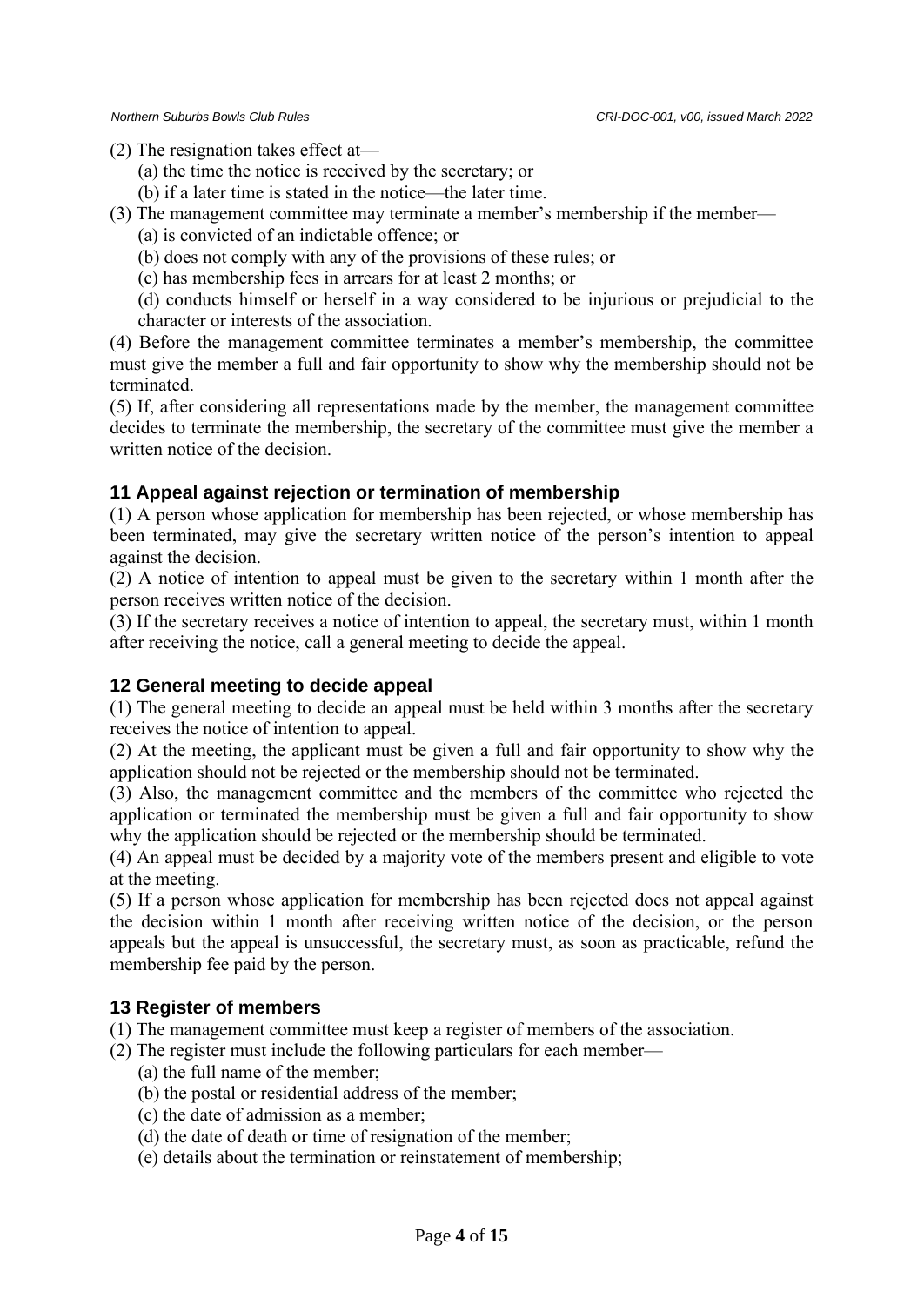(f) any other particulars the management committee or the members at a general meeting decide.

(3) The register must be open for inspection by members of the association at all reasonable times.

(4) A member must contact the secretary to arrange an inspection of the register.

(5) However, the management committee may, on the application of a member of the association, withhold information about the member (other than the members full name) from the register available for inspection if the management committee has reasonable grounds for believing the disclosure of the information would put the member at risk of harm.

#### **14 Prohibition on use of information on register of members**

(1) A member of the association must not—

(a) use information obtained from the register of members of the association to contact, or send material to, another member of the association for the purpose of advertising for political, religious, charitable or commercial purposes; or

(b) disclose information obtained from the register to someone else, knowing that the information is likely to be used to contact, or send material to, another member of the association for the purpose of advertising for political, religious, charitable or commercial purposes.

(2) Subrule (1) does not apply if the use or disclosure of the information is approved by the association.

#### **15 Appointment or election of secretary**

(1) The secretary must be an individual residing in Queensland, or in another State but not more than 65km from the Queensland border, who is—

(a) a member of the association elected by the association as secretary; or

- (b) any of the following persons appointed by the management committee as secretary—
	- (i) a member of the associations management committee;
	- (ii) another member of the association;
	- (iii) another person.

(2) If the association has not elected an interim officer as secretary for the association before its incorporation, the members of the management committee must ensure a secretary is appointed or elected for the association within 1 month after incorporation.

(3) If a vacancy happens in the office of secretary, the members of the management committee must ensure a secretary is appointed or elected for the association within 1 month after the vacancy happens.

(4) If the management committee appoints a person mentioned in subrule  $(1)(b)(ii)$  as secretary, other than to fill a casual vacancy on the management committee, the person does not become a member of the management committee.

(5) However, if the management committee appoints a person mentioned in subrule  $(1)(b)(ii)$ as secretary to fill a casual vacancy on the management committee, the person becomes a member of the management committee.

(6) If the management committee appoints a person mentioned in subrule  $(1)(b)(iii)$  as secretary, the person does not become a member of the management committee.

(7) In this rule— *casual vacancy*, on a management committee, means a vacancy that happens when an elected member of the management committee resigns, dies or otherwise stops holding office.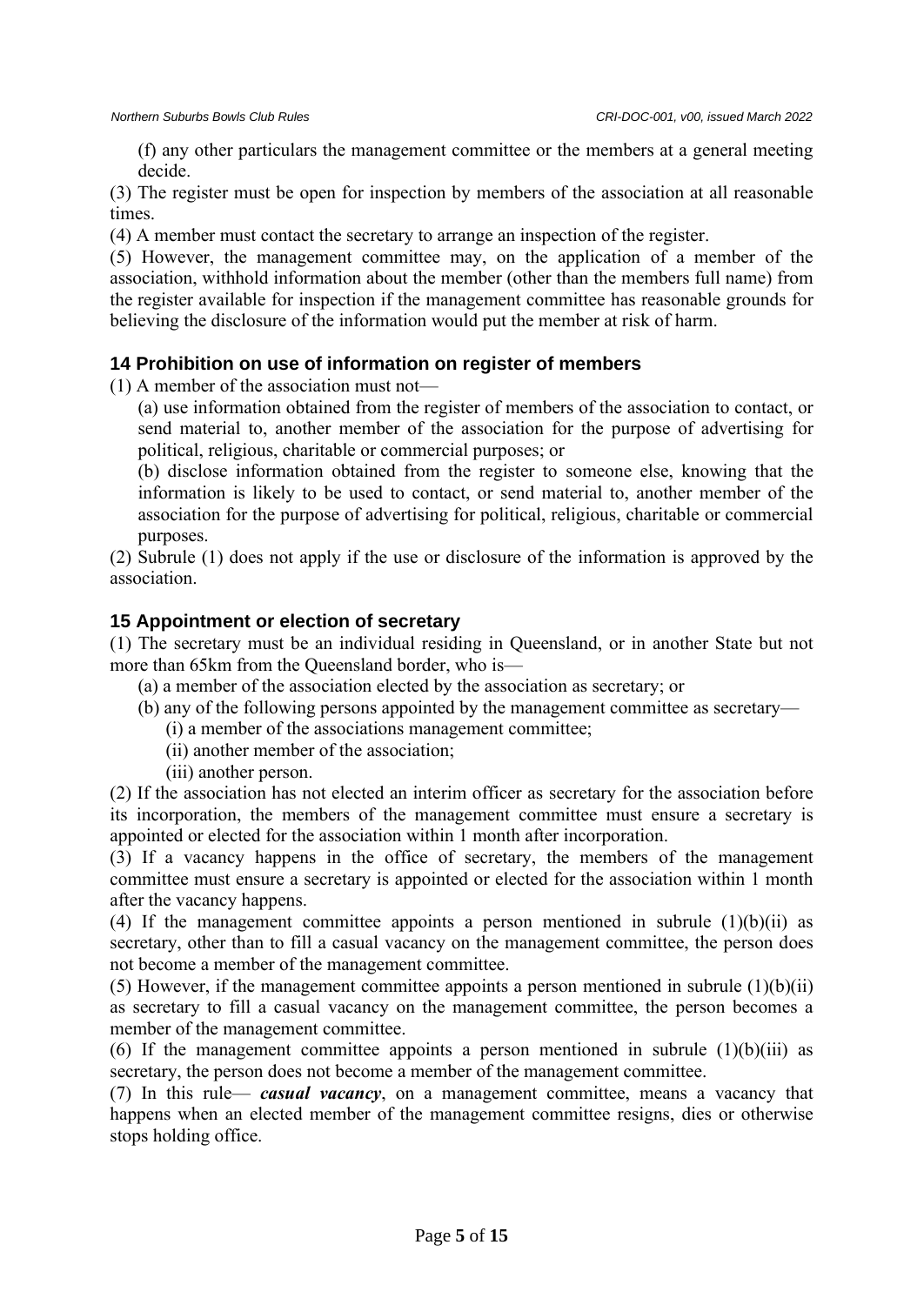#### **16 Removal of secretary**

(1) The management committee of the association may at any time remove a person appointed by the committee as the secretary.

(2) If the management committee removes a secretary who is a person mentioned in rule  $15(1)(b)(i)$ , the person remains a member of the management committee.

(3) If the management committee removes a secretary who is a person mentioned in rule  $15(1)(b)(ii)$  and who has been appointed to a casual vacancy on the management committee under rule 15(5), the person remains a member of the management committee.

# **17 Functions of secretary**

The secretary's functions include, but are not limited to—

- (a) calling meetings of the association, including preparing notices of a meeting and of the business to be conducted at the meeting in consultation with the president of the association; and
- (b) keeping minutes of each meeting; and
- (c) keeping copies of all correspondence and other documents relating to the association; and
- (d) maintaining the register of members of the association.

#### **18 Membership of management committee**

(1) The management committee of the association consists of a president, treasurer, and any other members the association members elect at a general meeting.

(2) A member of the management committee, other than a secretary appointed by the management committee under rule 15(1)(b)(iii), must be a member of the association. At NSBC, the member must be an ordinary member.

(3) At each annual general meeting of the association, the members of the management committee must retire from office, but are eligible, on nomination, for re-election.

(4) A member of the association may be appointed to a casual vacancy on the management committee under rule 21.

#### **19 Electing the management committee**

(1) A member of the management committee may only be elected as follows—

(a) any 2 members of the association may nominate another member (the *candidate*) to serve as a member of the management committee;

- (b) the nomination must be—
	- (i) in writing; and

(ii) signed by the candidate and the members who nominated him or her; and

(iii) given to the secretary at least 14 days before the annual general meeting at which the election is to be held;

(c) each member of the association present and eligible to vote at the annual general meeting may vote for 1 candidate for each vacant position on the management committee; (d) if, at the start of the meeting, there are not enough candidates nominated, nominations may be taken from the floor of the meeting.

- (2) A person may be a candidate only if the person—
	- (a) is an adult; and
	- (b) is not ineligible to be elected as a member under section 61A of the Act.

(3) A list of the candidate's names in alphabetical order, with the names of the members who nominated each candidate, must be posted in a conspicuous place in the office or usual place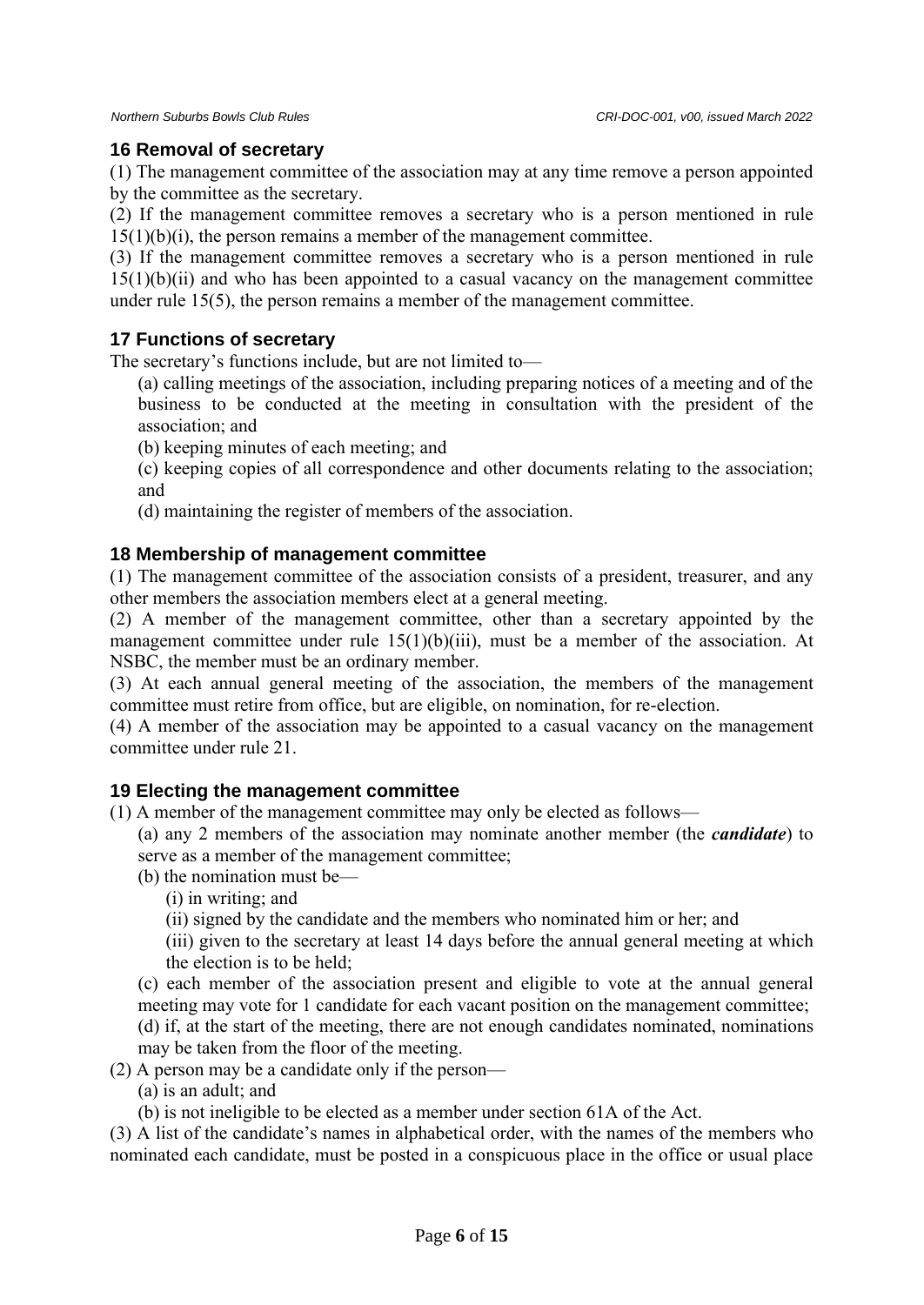of meeting of the association for at least 7 days immediately preceding the annual general meeting.

(4) If required by the management committee, balloting lists must be prepared containing the names of the candidates in alphabetical order.

(5) The management committee must ensure that, before a candidate is elected as a member of the management committee, the candidate is advised—

(a) whether or not the association has public liability insurance; and

(b) if the association has public liability insurance—the amount of the insurance.

# **20 Resignation, removal or vacation of office of management committee member**

(1) A member of the management committee may resign from the committee by giving written notice of resignation to the secretary.

(2) The resignation takes effect at—

(a) the time the notice is received by the secretary; or

(b) if a later time is stated in the notice—the later time.

(3) A member may be removed from office at a general meeting of the association if a majority of the members present and eligible to vote at the meeting vote in favour of removing the member.

(4) Before a vote of members is taken about removing the member from office, the member must be given a full and fair opportunity to show cause why he or she should not be removed from office.

(5) A member has no right of appeal against the members removal from office under this rule.

(6) A member immediately vacates the office of member in the circumstances mentioned in section 64(2) of the Act.

# **21 Vacancies on management committee**

(1) If a casual vacancy happens on the management committee, the continuing members of the committee may appoint another member of the association to fill the vacancy until the next annual general meeting.

(2) The continuing members of the management committee may act despite a casual vacancy on the management committee.

(3) However, if the number of committee members is less than the number fixed under rule

24(1) as a quorum of the management committee, the continuing members may act only to—

(a) increase the number of management committee members to the number required for a quorum; or

(b) call a general meeting of the association.

# **22 Functions of management committee**

(1) Subject to these rules or a resolution of the members of the association carried at a general meeting, the management committee has the general control and management of the administration of the affairs, property and funds of the association.

(2) The management committee has authority to interpret the meaning of these rules and any matter relating to the association on which the rules are silent, but any interpretation must have regard to the Act, including any regulation made under the Act. *Note*—

The Act prevails if the associations rules are inconsistent with the Act—see section 1B of the Act.

(3) The management committee may exercise the powers of the association—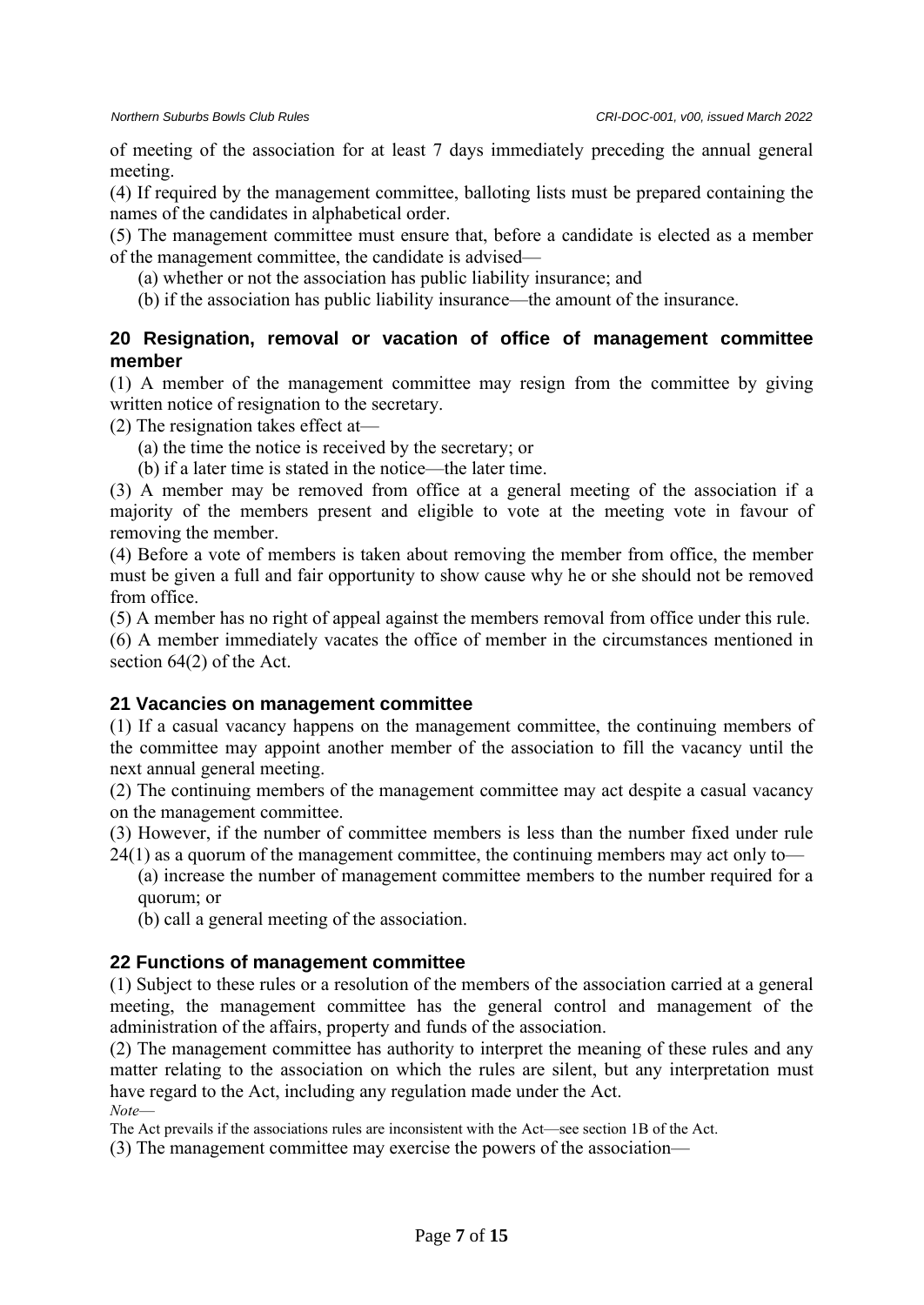(a) to borrow, raise or secure the payment of amounts in a way the members of the association decide; and

(b) to secure the amounts mentioned in paragraph (a) or the payment or performance of any debt, liability, contract, guarantee or other engagement incurred or to be entered into by the association in any way, including by the issue of debentures (perpetual or otherwise) charged upon the whole or part of the associations property, both present and future; and

(c) to purchase, redeem or pay off any securities issued; and

(d) to borrow amounts from members and pay interest on the amounts borrowed; and

(e) to mortgage or charge the whole or part of its property; and

(f) to issue debentures and other securities, whether outright or as security for any debt, liability or obligation of the association; and

(g) to provide and pay off any securities issued; and

(h) to invest in a way the members of the association may from time to time decide.

(4) For subrule (3)(d), the rate of interest must not be more than the current rate being charged for overdrawn accounts on money lent (regardless of the term of the loan) by—

(a) the financial institution for the association; or

(b) if there is more than 1 financial institution for the association—the financial institution nominated by the management committee.

#### **23 Meetings of management committee**

(1) Subject to this rule, the management committee may meet and conduct its proceedings as it considers appropriate.

(2) The management committee must meet at least once every 4 months to exercise its functions.

(3) The management committee must decide how a meeting is to be called.

(4) Notice of a meeting is to be given in the way decided by the management committee.

(5) The management committee may hold meetings, or permit a committee member to take part in its meetings, by using any technology that reasonably allows the member to hear and take part in discussions as they happen.

(6) A committee member who participates in the meeting as mentioned in subrule (5) is taken to be present at the meeting.

(7) A question arising at a committee meeting is to be decided by a majority vote of members of the committee present at the meeting and, if the votes are equal, the question is decided in the negative.

(8) A member of the management committee must not vote on a question about a contract or proposed contract with the association if the member has an interest in the contract or proposed contract and, if the member does vote, the members vote must not be counted.

(9) The president is to preside as chairperson at a management committee meeting.

(10) If there is no president or if the president is not present within 10 minutes after the time fixed for a management committee meeting, the members may choose 1 of their number to preside as chairperson at the meeting.

# **24 Quorum for, and adjournment of, management committee meeting**

(1) At a management committee meeting, more than 50% of the members elected to the committee as at the close of the last general meeting of the members form a quorum.

(2) If there is no quorum within 30 minutes after the time fixed for a management committee meeting called on the request of members of the committee, the meeting lapses.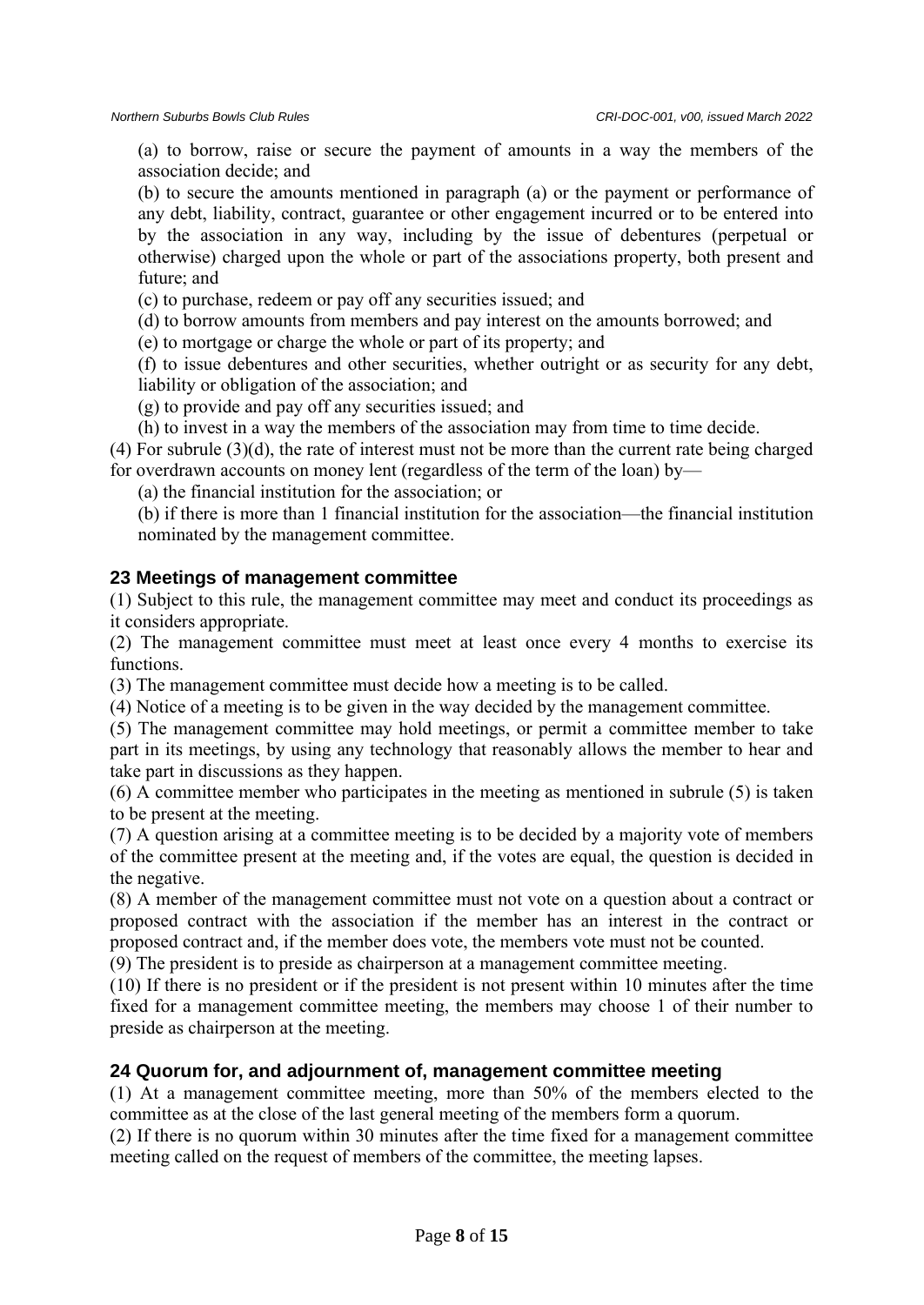(3) If there is no quorum within 30 minutes after the time fixed for a management committee meeting called other than on the request of the members of the committee—

(a) the meeting is to be adjourned for at least 1 day; and

(b) the members of the management committee who are present are to decide the day, time and place of the adjourned meeting.

(4) If, at an adjourned meeting mentioned in subrule (3), there is no quorum within 30 minutes after the time fixed for the meeting, the meeting lapses.

# **25 Special meeting of management committee**

(1) If the secretary receives a written request signed by at least 33% of the members of the management committee, the secretary must call a special meeting of the committee by giving each member of the committee notice of the meeting within 14 days after the secretary receives the request.

(2) If the secretary is unable or unwilling to call the special meeting, the president must call the meeting.

(3) A request for a special meeting must state—

(a) why the special meeting is called; and

(b) the business to be conducted at the meeting.

- (4) A notice of a special meeting must state—
	- (a) the day, time and place of the meeting; and
	- (b) the business to be conducted at the meeting.

(5) A special meeting of the management committee must be held within 14 days after notice of the meeting is given to the members of the management committee.

# **26 Minutes of management committee meetings**

(1) The secretary must ensure full and accurate minutes of all questions, matters, resolutions and other proceedings of each management committee meeting are entered in a minute book.

(2) To ensure the accuracy of the minutes, the minutes of each management committee meeting must be signed by the chairperson of the meeting, or the chairperson of the next management committee meeting, verifying their accuracy.

# **27 Appointment of subcommittees**

(1) The management committee may appoint a subcommittee consisting of members of the association considered appropriate by the committee to help with the conduct of the associations operations.

(2) A member of the subcommittee who is not a member of the management committee is not entitled to vote at a management committee meeting.

(3) A subcommittee may elect a chairperson of its meetings.

(4) If a chairperson is not elected, or if the chairperson is not present within 10 minutes after the time fixed for a meeting, the members present may choose 1 of their number to be chairperson of the meeting.

(5) A subcommittee may meet and adjourn as it considers appropriate.

(6) A question arising at a subcommittee meeting is to be decided by a majority vote of the members present at the meeting and, if the votes are equal, the question is decided in the negative.

# **28 Acts not affected by defects or disqualifications**

(1) An act performed by the management committee, a subcommittee or a person acting as a member of the management committee is taken to have been validly performed.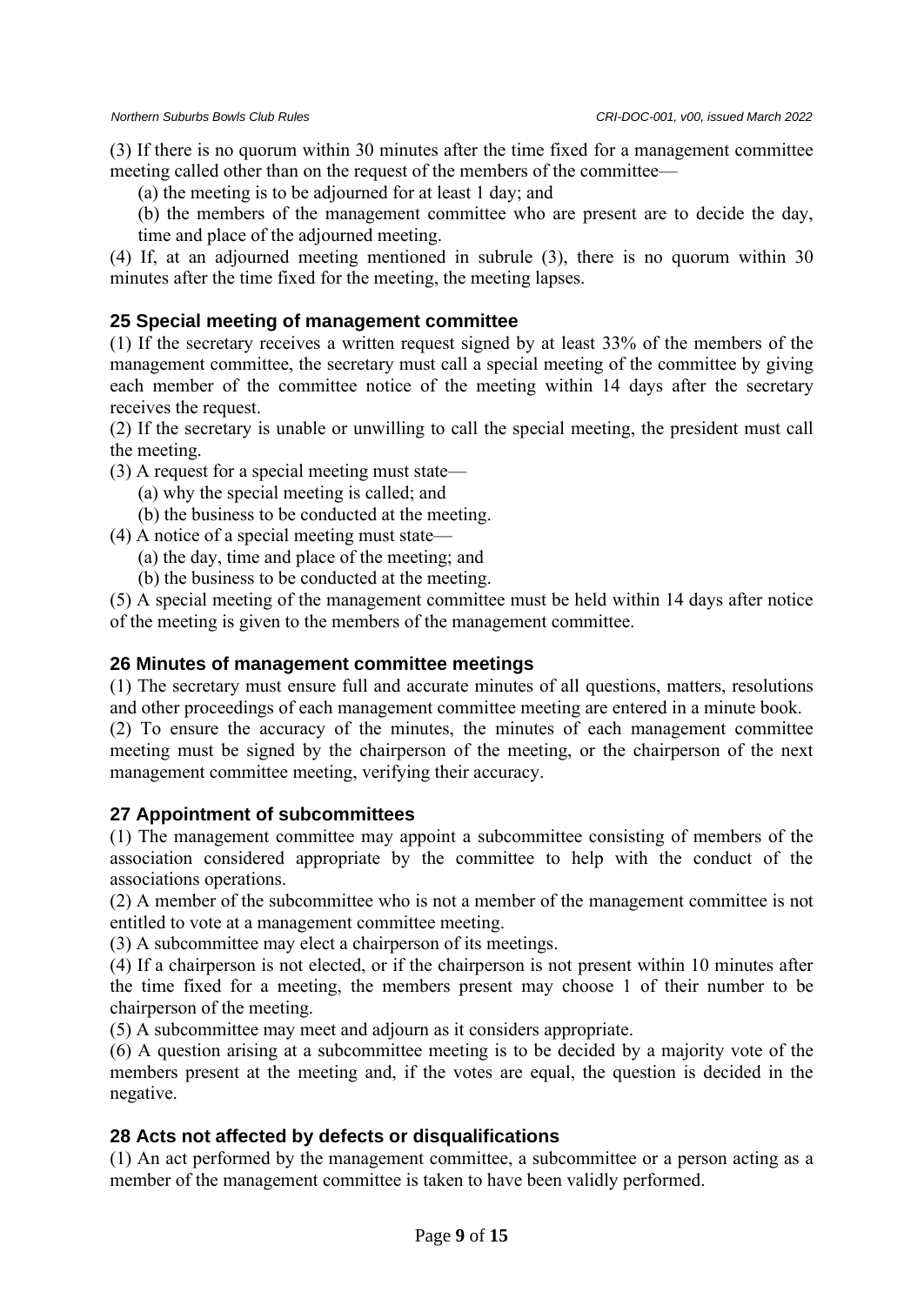(2) Subrule (1) applies even if the act was performed when—

(a) there was a defect in the appointment of a member of the management committee, subcommittee or person acting as a member of the management committee; or

(b) a management committee member, subcommittee member or person acting as a member of the management committee was disqualified from being a member.

#### **29 Resolutions of management committee without meeting**

(1) A written resolution signed by each member of the management committee is as valid and effectual as if it had been passed at a committee meeting that was properly called and held. (2) A resolution mentioned in subrule (1) may consist of several documents in like form, each signed by 1 or more members of the committee.

#### **30 First annual general meeting**

The first annual general meeting must be held within 6 months after the end date of the association's first reportable financial year.

#### **31 Subsequent annual general meetings**

Each subsequent annual general meeting must be held—

(a) at least once each year; and

(b) within 6 months after the end date of the association's reportable financial year.

# **32 Business to be conducted at annual general meeting of level 1 incorporated associations and particular level 2 and 3 incorporated associations**

(1) This rule applies only if the association is—

- (a) a level 1 incorporated association; or
- (b) a level 2 incorporated association to which section 59 of the Act applies; or

(c) a level 3 incorporated association to which section 59 of the Act applies.

(2) The following business must be conducted at each annual general meeting of the association—

(a) receiving the association's financial statement, and audit report, for the last reportable financial year;

(b) presenting the financial statement and audit report to the meeting for adoption;

(c) electing members of the management committee;

(d) for a level 1 incorporated association—appointing an auditor or an accountant for the present financial year;

(e) for a level 2 incorporated association, or a level 3 incorporated association, to which section 59 of the Act applies—appointing an auditor, an accountant or an approved person for the present financial year.

#### **33 Business to be conducted at annual general meeting of other level 2 incorporated associations**

(1) This rule applies only if the association is a level 2 incorporated association to which section 59A of the Act applies.

(2) The following business must be conducted at each annual general meeting of the association—

(a) receiving the association's financial statement, and signed statement, for the last reportable financial year;

(b) presenting the financial statement and signed statement to the meeting for adoption;

(c) electing members of the management committee;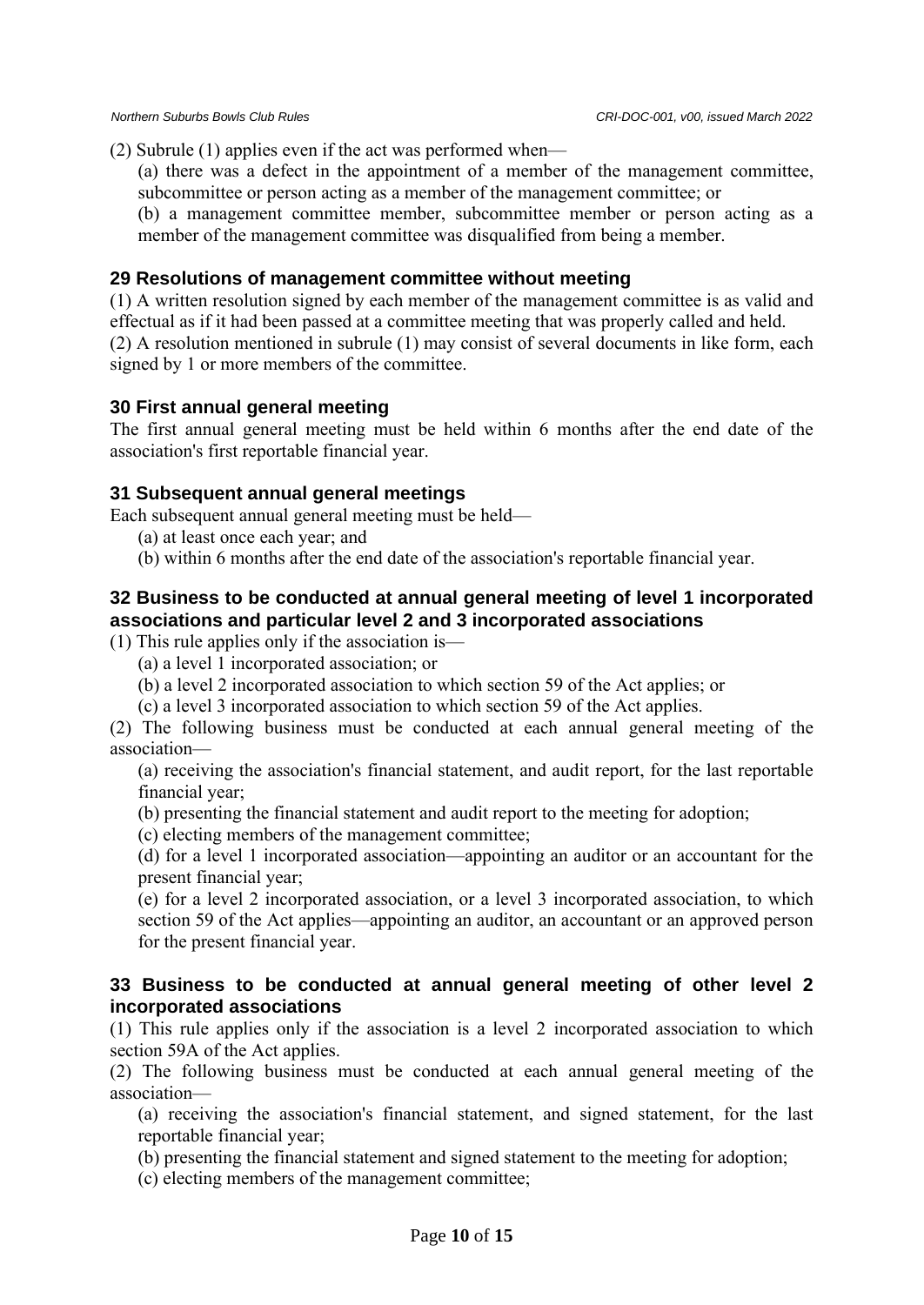(d) appointing an auditor, an accountant or an approved person for the present financial year.

#### **34 Business to be conducted at annual general meeting of other level 3 incorporated associations**

(1) This rule applies only if the association is a level 3 incorporated association to which section 59B of the Act applies.

(2) The following business must be conducted at each annual general meeting of the association—

(a) receiving the association's financial statement, and signed statement, for the last reportable financial year;

(b) presenting the financial statement and signed statement to the meeting for adoption;

(c) electing members of the management committee.

# **35 Notice of general meeting**

(1) The secretary may call a general meeting of the association.

(2) The secretary must give at least 14 days notice of the meeting to each member of the association.

(3) If the secretary is unable or unwilling to call the meeting, the president must call the meeting.

(4) The management committee may decide the way in which the notice must be given.

(5) However, notice of the following meetings must be given in writing—

(a) a meeting called to hear and decide the appeal of a person against the management committee's decision—

(i) to reject the person's application for membership of the association; or

(ii) to terminate the person's membership of the association;

(b) a meeting called to hear and decide a proposed special resolution of the association.

(6) A notice of a general meeting must state the business to be conducted at the meeting.

# **36 Quorum for, and adjournment of, general meeting**

(1) The quorum for a general meeting is at least the number of members elected or appointed to the management committee at the close of the association's last general meeting plus 1.

(2) However, if all members of the association are members of the management committee, the quorum is the total number of members less 1.

(3) No business may be conducted at a general meeting unless there is a quorum of members when the meeting proceeds to business.

(4) If there is no quorum within 30 minutes after the time fixed for a general meeting called on the request of members of the management committee or the association, the meeting lapses.

(5) If there is no quorum within 30 minutes after the time fixed for a general meeting called other than on the request of members of the management committee or the association—

(a) the meeting is to be adjourned for at least 7 days; and

(b) the management committee is to decide the day, time and place of the adjourned meeting.

(6) The chairperson may, with the consent of any meeting at which there is a quorum, and must if directed by the meeting, adjourn the meeting from time to time and from place to place.

(7) If a meeting is adjourned under subrule (6), only the business left unfinished at the meeting from which the adjournment took place may be conducted at the adjourned meeting.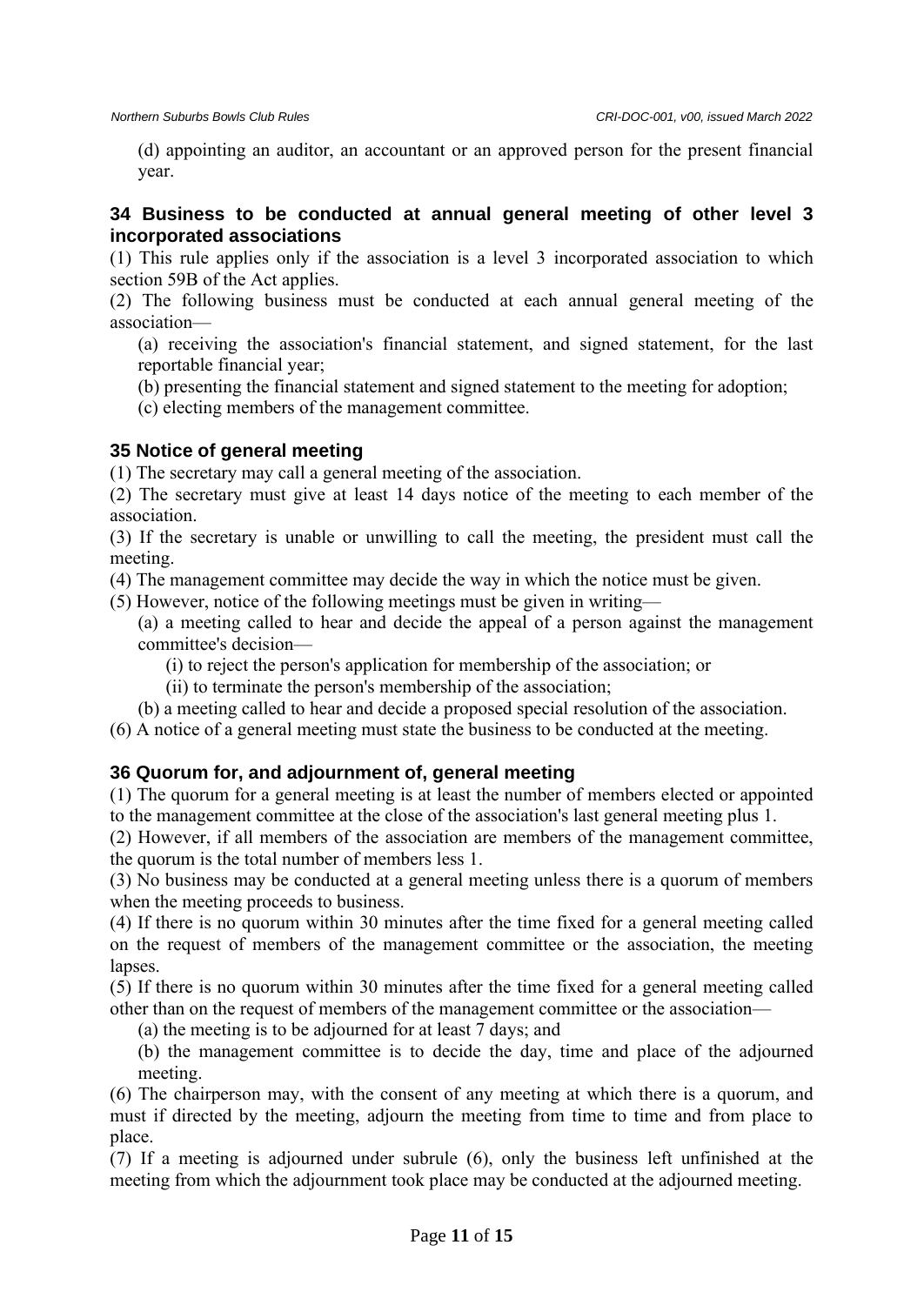(8) The secretary is not required to give the members notice of an adjournment or of the business to be conducted at an adjourned meeting unless a meeting is adjourned for at least 30 days.

(9) If a meeting is adjourned for at least 30 days, notice of the adjourned meeting must be given in the same way notice is given for an original meeting.

# **37 Procedure at general meeting**

(1) A member may take part and vote in a general meeting in person, by proxy, by attorney or by using any technology that reasonably allows the member to hear and take part in discussions as they happen. At NSBC, a member shall not be entitled to appoint a proxy.

(2) A member who participates in a meeting as mentioned in subrule (1) is taken to be present at the meeting.

(3) At each general meeting—

(a) the president is to preside as chairperson; and

(b) if there is no president or if the president is not present within 15 minutes after the time fixed for the meeting or is unwilling to act, the members present must elect 1 of their number to be chairperson of the meeting; and

(c) the chairperson must conduct the meeting in a proper and orderly way.

# **38 Voting at general meeting**

(1) At a general meeting, each question, matter or resolution, other than a special resolution, must be decided by a majority of votes of the members present.

(2) Each member present and eligible to vote is entitled to 1 vote only and, if the votes are equal, the chairperson has a casting vote as well as a primary vote.

(3) A member is not entitled to vote at a general meeting if the member's annual subscription is in arrears at the date of the meeting.

(4) The method of voting is to be decided by the management committee.

(5) However, if at least 20% of the members present demand a secret ballot, voting must be by secret ballot.

(6) If a secret ballot is held, the chairperson must appoint 2 members to conduct the secret ballot in the way the chairperson decides.

(7) The result of a secret ballot as declared by the chairperson is taken to be a resolution of the meeting at which the ballot was held.

# **39 Special general meeting**

(1) The secretary must call a special general meeting by giving each member of the association notice of the meeting within 14 days after—

(a) being directed to call the meeting by the management committee; or

(b) being given a written request signed by—

(i) at least 33% of the number of members of the management committee when the request is signed; or

(ii) at least the number of ordinary members of the association equal to double the number of members of the association on the management committee when the request is signed plus 1; or

(c) being given a written notice of an intention to appeal against the decision of the management committee—

(i) to reject an application for membership; or

(ii) to terminate a person's membership.

(2) A request mentioned in subrule  $(1)(b)$  must state—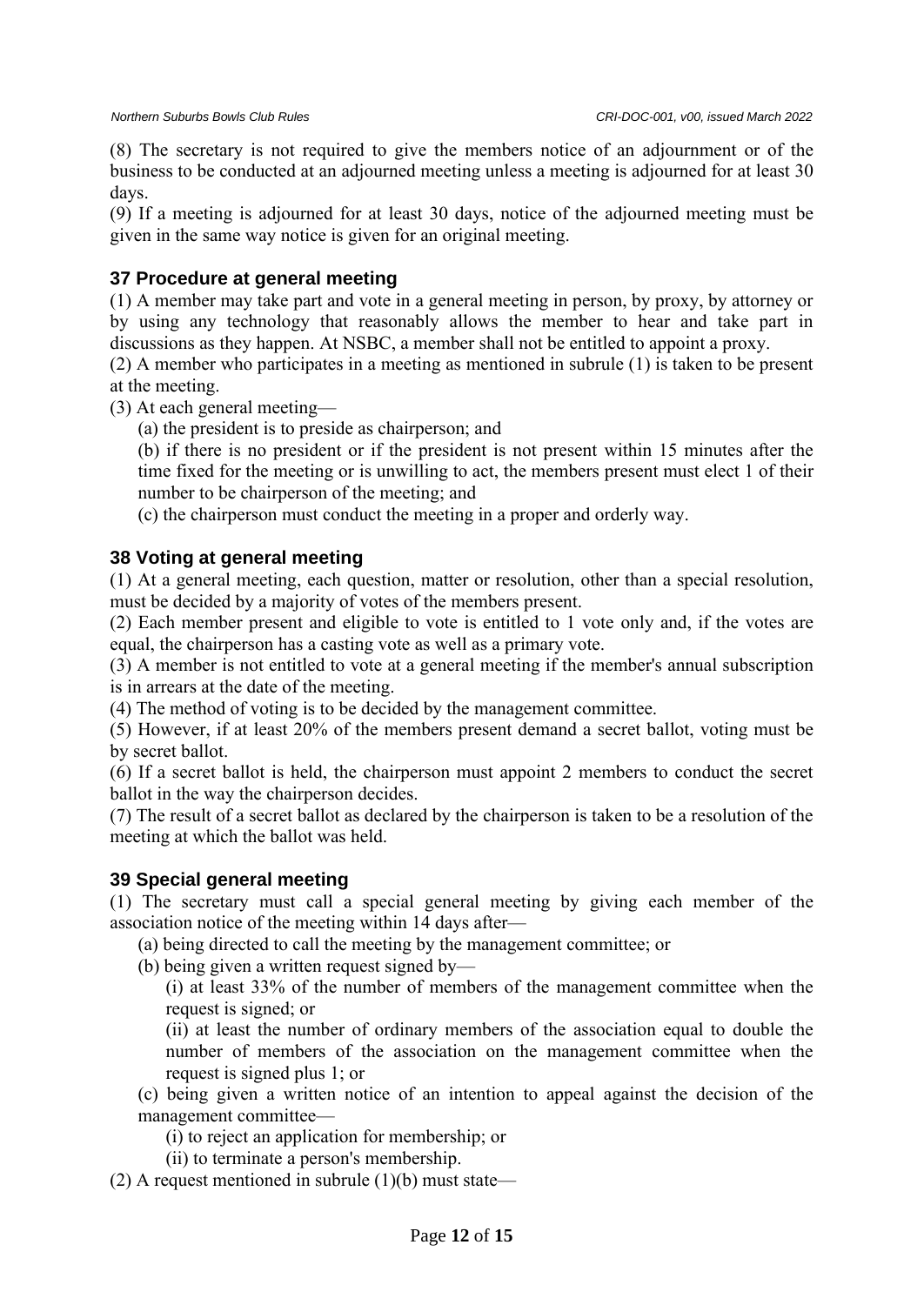Signature

- (a) why the special general meeting is being called; and
- (b) the business to be conducted at the meeting.
- (3) A special general meeting must be held within 3 months after the secretary—
	- (a) is directed to call the meeting by the management committee; or
	- (b) is given the written request mentioned in subrule (1)(b); or
	- (c) is given the written notice of an intention to appeal mentioned in subrule  $(1)(c)$ .

(4) If the secretary is unable or unwilling to call the special meeting, the president must call the meeting.

# **40 Proxies**

This section is not applicable at NSBC.

(1) An instrument appointing a proxy must be in writing and be in the following or similar form—

| [ <i>Name of association</i> ]:                                                                |               |     |    |     |         |
|------------------------------------------------------------------------------------------------|---------------|-----|----|-----|---------|
|                                                                                                |               | of  |    |     | , being |
| a member of the association, appoint                                                           |               |     |    |     |         |
|                                                                                                |               |     | of |     |         |
| as my proxy to vote for me on my behalf at the (annual) general meeting of the association, to |               |     |    |     |         |
| held<br>be                                                                                     | <sub>on</sub> | the |    | dav | of      |
|                                                                                                |               |     |    |     |         |
| and at any adjournment of the meeting.                                                         |               |     |    |     |         |
| Signed this                                                                                    | day of        |     |    |     |         |

(2) The instrument appointing a proxy must—

(a) if the appointor is an individual—be signed by the appointor or the appointor's attorney properly authorised in writing; or

- (b) if the appointor is a corporation—
	- (i) be under seal; or
	- (ii) be signed by a properly authorised officer or attorney of the corporation.

(3) A proxy may be a member of the association or another person.

(4) The instrument appointing a proxy is taken to confer authority to demand or join in demanding a secret ballot.

(5) Each instrument appointing a proxy must be given to the secretary before the start of the meeting or adjourned meeting at which the person named in the instrument proposes to vote.

(6) Unless otherwise instructed by the appointor, the proxy may vote as the proxy considers appropriate.

(7) If a member wants a proxy to vote for or against a resolution, the instrument appointing the proxy must be in the following or similar form—

| [Northern Suburbs Bowls Club]:                                                 |    |        |      |               |         |    |     |       |  |  |  |  |
|--------------------------------------------------------------------------------|----|--------|------|---------------|---------|----|-----|-------|--|--|--|--|
|                                                                                | οf |        |      |               | $\cdot$ |    |     | being |  |  |  |  |
| a member of the association, appoint                                           |    |        |      |               |         |    |     |       |  |  |  |  |
|                                                                                |    |        |      | οf            |         |    |     |       |  |  |  |  |
| as my proxy to vote for me on my behalf at the (annual) general meeting of the |    |        |      |               |         |    |     |       |  |  |  |  |
| association,                                                                   | to | be     | held | <sub>on</sub> | the     |    | day | οf    |  |  |  |  |
|                                                                                |    |        |      |               |         |    | 20  |       |  |  |  |  |
| and at any adjournment of the meeting.                                         |    |        |      |               |         |    |     |       |  |  |  |  |
| Signed this                                                                    |    | day of |      |               |         | 20 |     |       |  |  |  |  |
|                                                                                |    |        |      |               |         |    |     |       |  |  |  |  |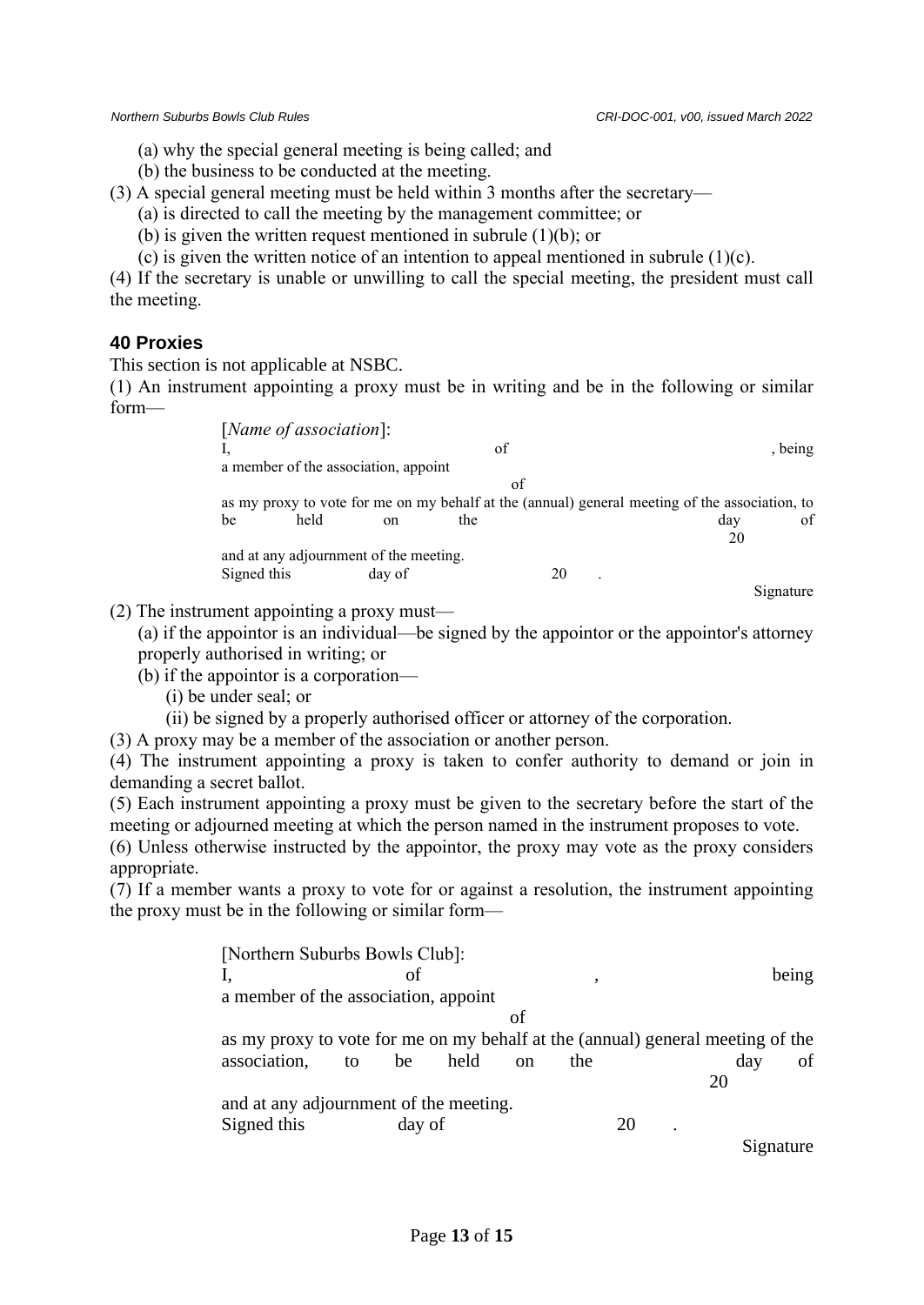This form is to be used \*in favour of/\*against [*strike out whichever is not wanted* the following resolutions— [*List relevant resolutions*]

#### **41 Minutes of general meetings**

(1) The secretary must ensure full and accurate minutes of all questions, matters, resolutions and other proceedings of each general meeting are entered in a minute book.

(2) To ensure the accuracy of the minutes—

(a) the minutes of each general meeting must be signed by the chairperson of the meeting, or the chairperson of the next general meeting, verifying their accuracy; and

(b) the minutes of each annual general meeting must be signed by the chairperson of the meeting, or the chairperson of the next meeting of the association that is a general meeting or annual general meeting, verifying their accuracy.

(3) If asked by a member of the association, the secretary must, within 28 days after the request is made—

(a) make the minute book for a particular general meeting available for inspection by the member at a mutually agreed time and place; and

(b) give the member copies of the minutes of the meeting.

(4) The association may require the member to pay the reasonable costs of providing copies of the minutes.

#### **42 By-laws**

(1) The management committee may make, amend or repeal by-laws, not inconsistent with these rules, for the internal management of the association.

(2) A by-law may be set aside by a vote of members at a general meeting of the association.

#### **43 Alteration of rules**

(1) Subject to the Act, these rules may be amended, repealed or added to by a special resolution carried at a general meeting.

(2) However an amendment, repeal or addition is valid only if it is registered by the chief executive.

#### **44 Common seal**

(1) The management committee must ensure the association has a common seal.

(2) The common seal must be—

(a) kept securely by the management committee; and

(b) used only under the authority of the management committee.

(3) Each instrument to which the seal is attached must be signed by a member of the management committee and countersigned by—

(a) the secretary; or

(b) another member of the management committee; or

(c) someone authorised by the management committee.

#### **45 Funds and accounts**

(1) The funds of the association must be kept in an account in the name of the association in a financial institution decided by the management committee.

(2) Records and accounts must be kept in the English language showing full and accurate particulars of the financial affairs of the association.